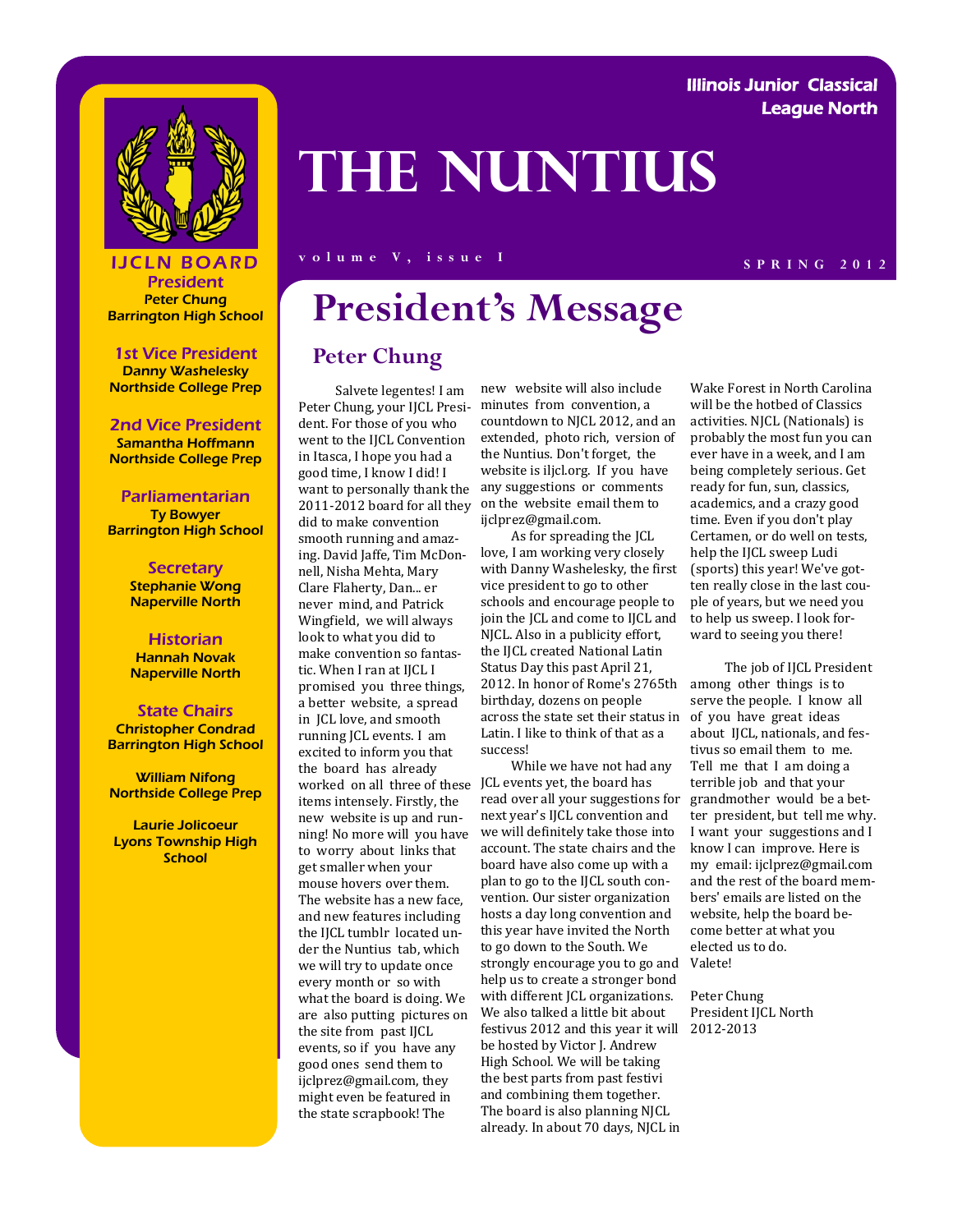### Peter Chung - President

Salvete! My name is Peter Chung, and I am very excited to be your IJCL President. I am a Sophomore at Barrington High School, and at 15 years old, I am the youngest person on the Board. As President and Webmaster, I am in charge of writing scripts, making agendas, updating the website, and leading the organization. In my non-Latin free time, I am growing carnivorous plants, making videos, composing music, or working on some other committee. Like everyone else on the board, I am ecstatic for NJCL and anyone reading this marvelous publication should make an effort to come to Nationals, and trust me, NJCL is by far the most fun week you will ever have.



### Danny Washelesky - 1st Vice President

Salvete omnes, my name is Danny Washelesky, I am a junior from Northside College Prep., and I am honored to be serving as your 2012-2013 IJCL 1st Vice-President. Along with the rest of the Board, I will spend much of the next year striving to organize the most awesome, hilarious, fantastic, spirited, and intense IJCL convention ever. In addition, I will be publicizing the JCL and trying to recruit new members and chapters for the upcoming conventions. On that note, I would like to encourage everyone to attend this year's NJCL convention at Wake Forest University, where all the coolest Latin students will be in the last week of July—not to mention anyone who knows the best way to spend summer vacation. I hope to see you there and throughout the year at miscellaneous IJCL events; until then, stay classy!

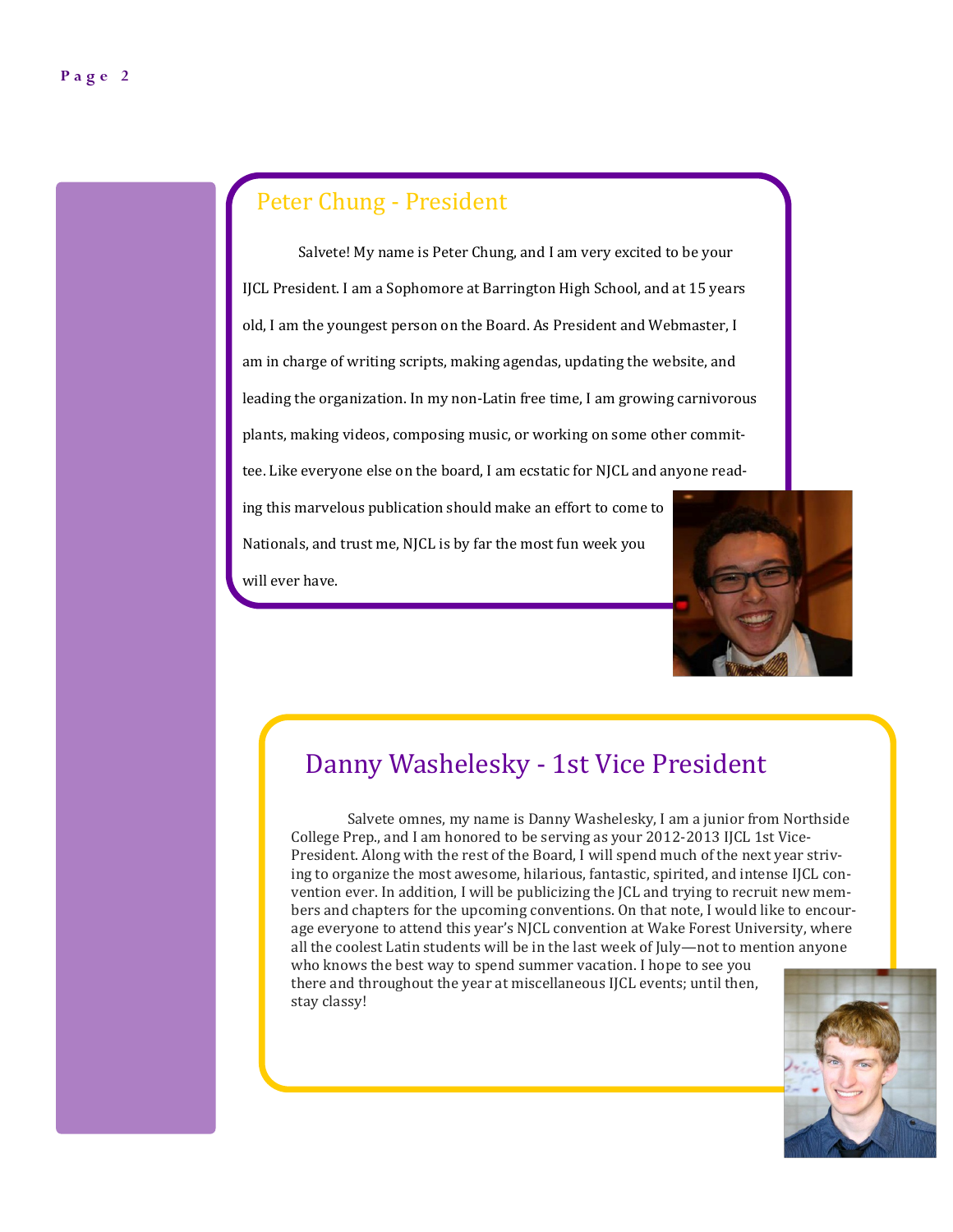

## **2nd VP: Sam Hoffmann**

Salvete! I'm Samantha Hoffmann, and I'm you IJCL North 2nd Vice President! Luckily for me, I have the most fun position on the Board! As 2ndV.P., I am in charge of organizing state-wide Service Projects, Spirit interpretations for NJCL, and Spirit themes for IJCL! I am also in charge of general fun-ness and shenanigans. During my term as Second Vice President, I plan on aiding school chapters in their endeavors to perform service projects by emailing them tips on how they could possibly complete this project, in order to increase chapter participation! Also, I plan on making NJCL's spirit the most fun and ridiculous it could possibly be- in a good way! IJCL will also have some very fun spirit themes, it has to be the best because it is the 50TH CONVENTION!!! I wish everyone such a great year, and I hope that they will come to me with any questions, comments, concerns, or any other possible type of feedback! Remember, I am a very approachable person! The best part of being a board member would have to be the undying love that I have for my fellow board members. We talk about a million topics, laugh at the ridiculous things spouted during board meetings, and just generally cannot get enough of one another. I could not pick a better board to be a part of, and I say this whole-heartedly. Valete!

Samantha Hoffmann, 2nd VP

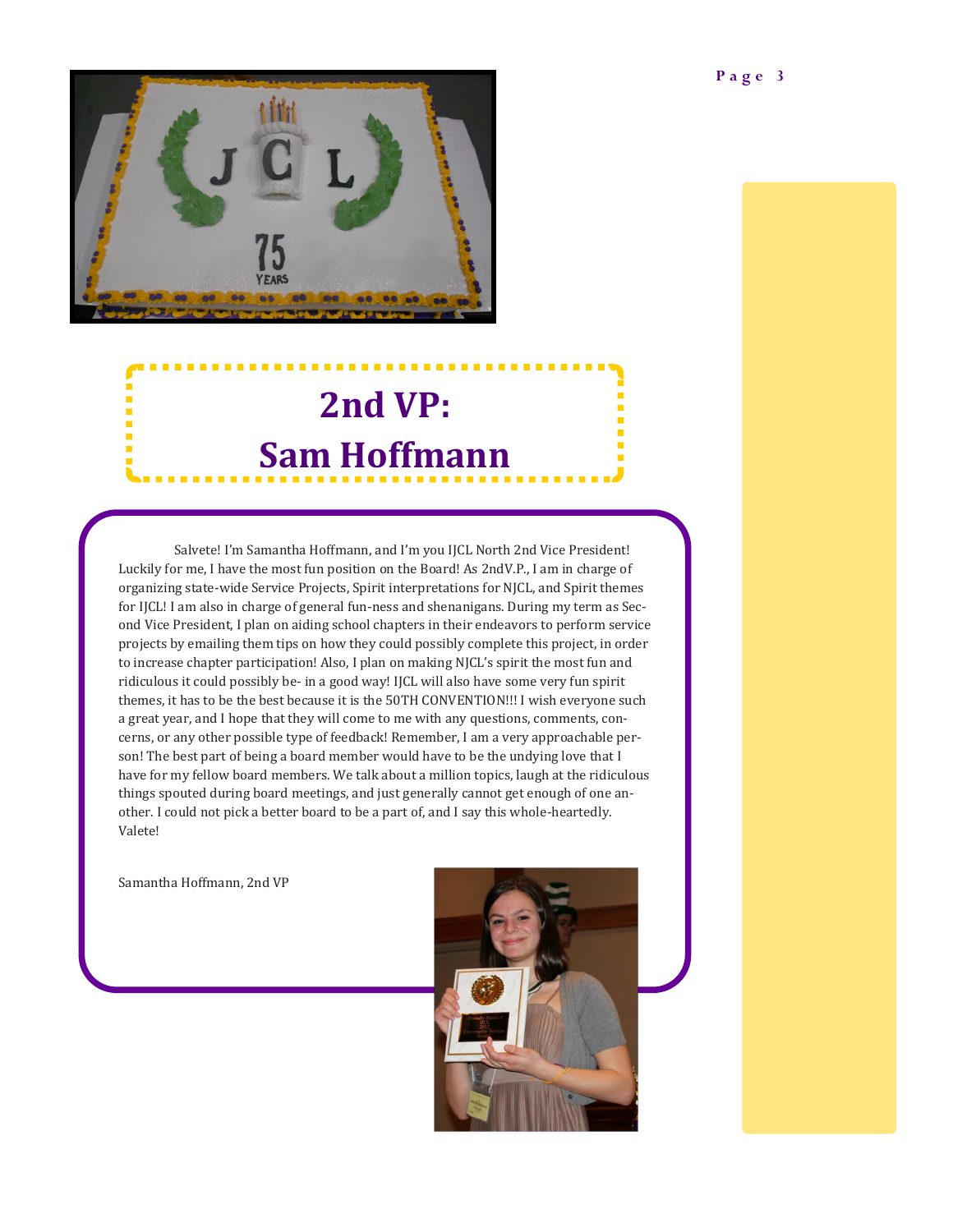### Parliamentarian: Ty Bowyer

Salvete amici! Let me first say how incredibly excited I am to be serving as your parliamentarian. My gratitude toward all of you for electing me is only rivaled by my excitement for this upcoming year. With Nationals in the not too distant future, I am already beginning my stockpile of Funions and Mountain Dew for our pilgrimage to Wake Forest. I can hardly wait to see many of you at Nationals, and encourage all of you who aren't planning to attend to sit down and ask anyone who has what they thought about it. I assure you, you won't be disappointed with the response. Finally, for anyone who did not get the chance to meet me at State this year, I would like to formally introduce myself. I am a student of Latin 3, I love a good game of ultimate Frisbee, and I run track at my school. In terms of schoolwork, I love chemistry, math, and (of course) Latin. In addition to being productive, I am an accomplished procrastinator, and am in a long term relationship with my couch. On a more serious note, Latin has always been the rock that has grounded me throughout high school, as it will be until I graduate. Conventions have offered me some of the most fun days of my

life, which is why I'm so excited to help run it this year. I've been there for many of your conventions and you can trust me when I say I'll be there for many, many more. Whether it be on the sidelines of an epic match of Ludi disc at nationals, or cheering you on during a heated game of ninja, you can expect to see me at every glorious Latin-filled event you attend.



Stay classy classicists.

## UPCOMING EVENTS:

NJCL Convention (Wake Forest University) : July 26th - 31st, 2012